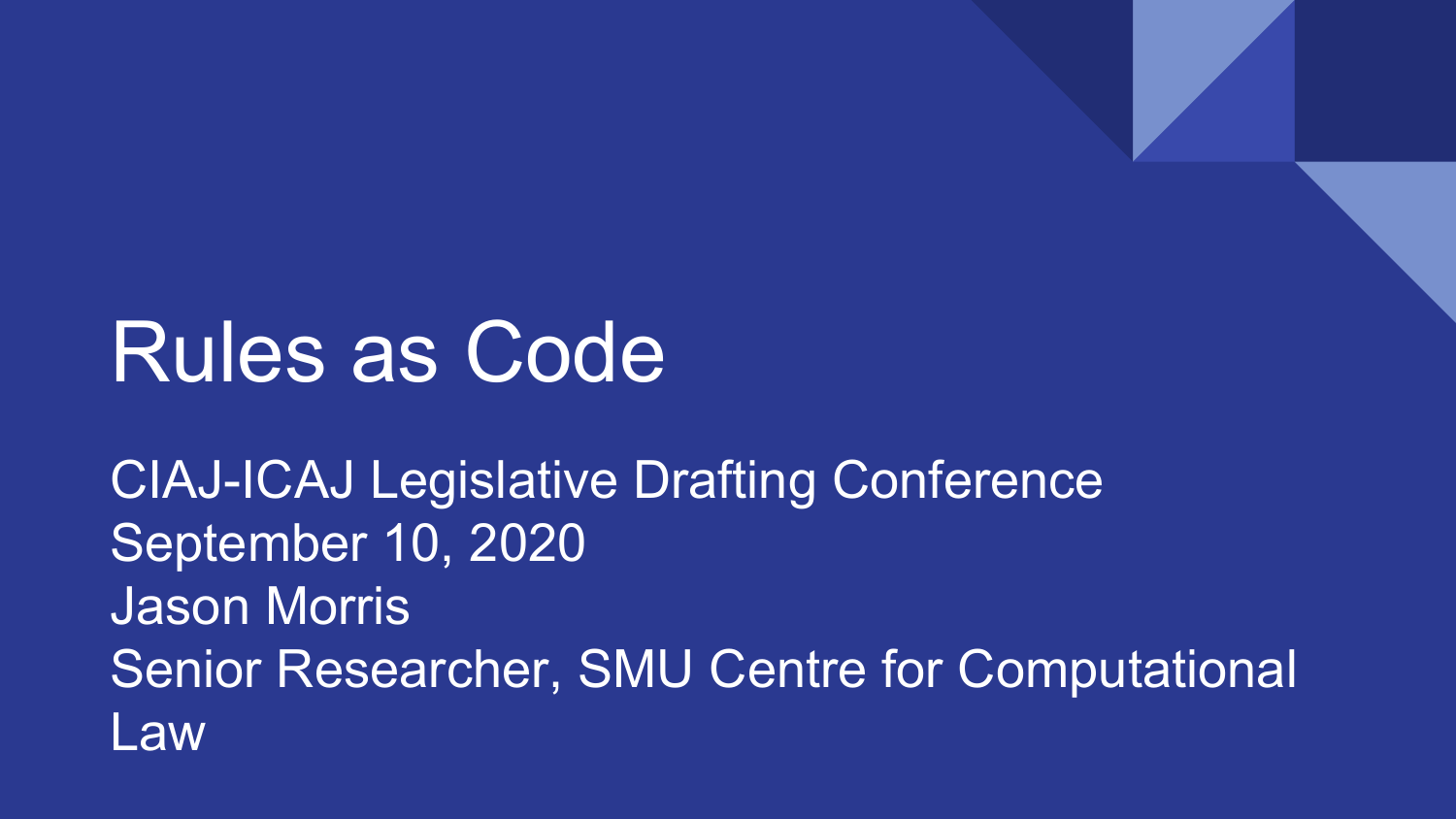# Outline:

- 1. What does "Rules as Code" mean?
- 2. What are the benefits?
- 3. What does it look like? (Blawx demo)

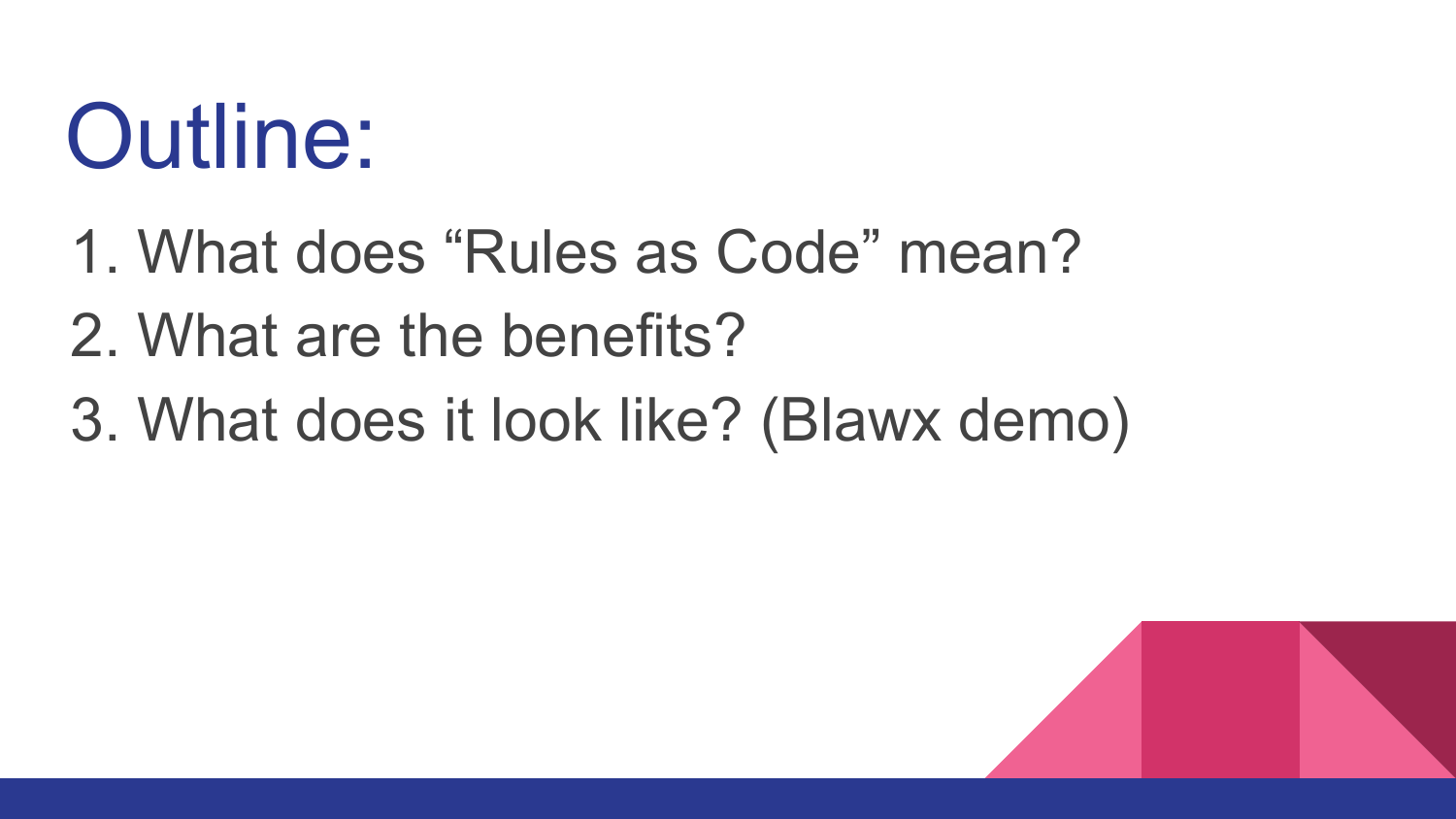# What is "Rules as Code"?

### "Rules as Code" is a Methodology

- Draft rules in an interdisciplinary way
- "Co-Drafting" Draft Rules in Natural Languages and Computer Languages At the Same Time

### "Encoded Rules" are a Product

- A digital encoding of the meaning of a rule
- Can be used, in combination with facts and a query, and other tools, to automate reasoning about legal conclusions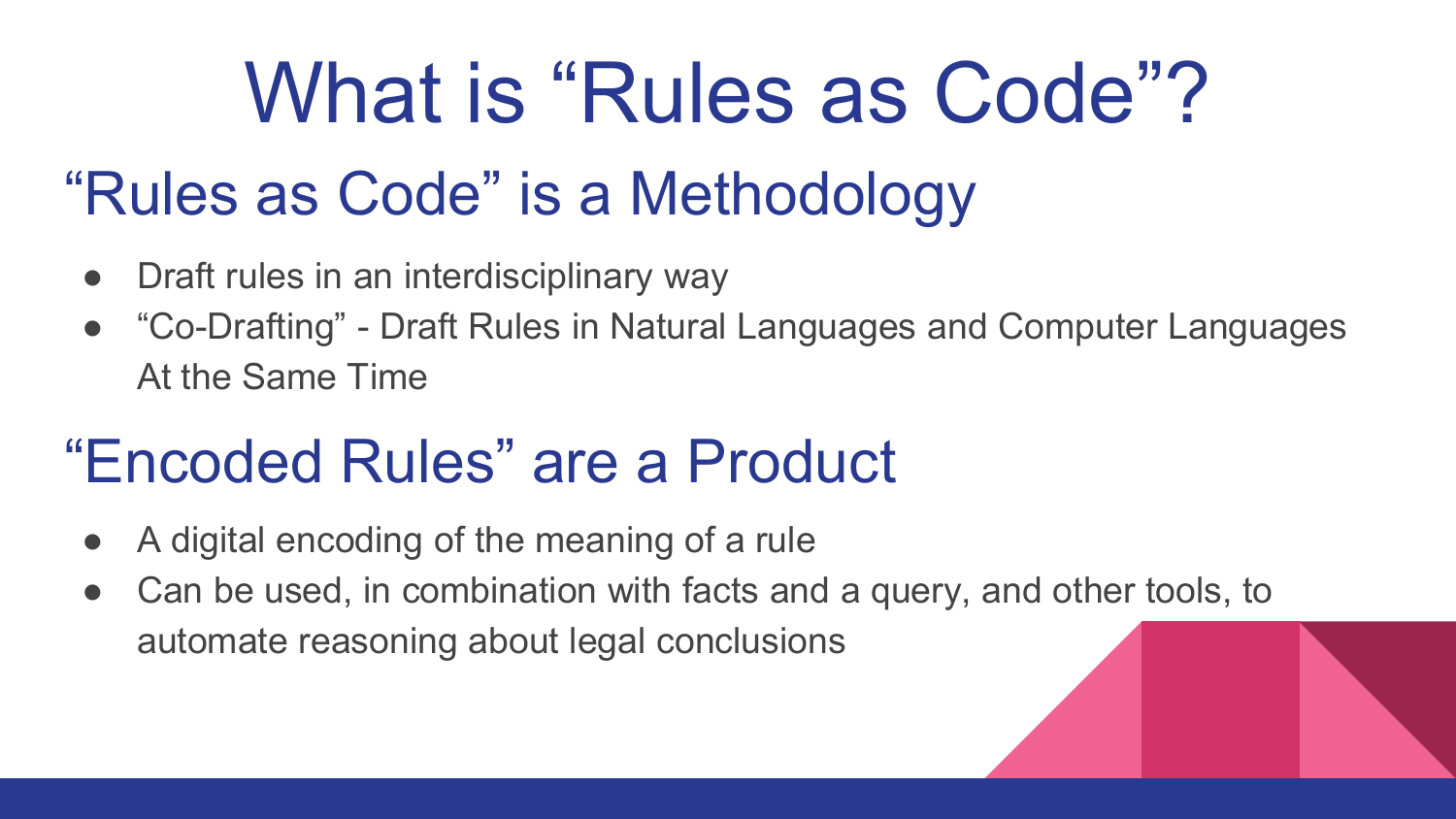#### The Benefits of "Rules as Code"

- Better-Drafted Legislation
	- By Virtue of Discipline
	- By Virtue of Enabling Computer Assisted Legislative Drafting
- More Effective Policy Design
- More consistency of interpretation
- Improvements to (public or private) automated legal services
	- Faster Development
	- Better Legal Quality Assurance
	- Easier to Maintain
- **Simplified Regulatory Compliance**
- Better Access to Justice in Canada
- $\blacksquare$  and more  $\blacksquare$

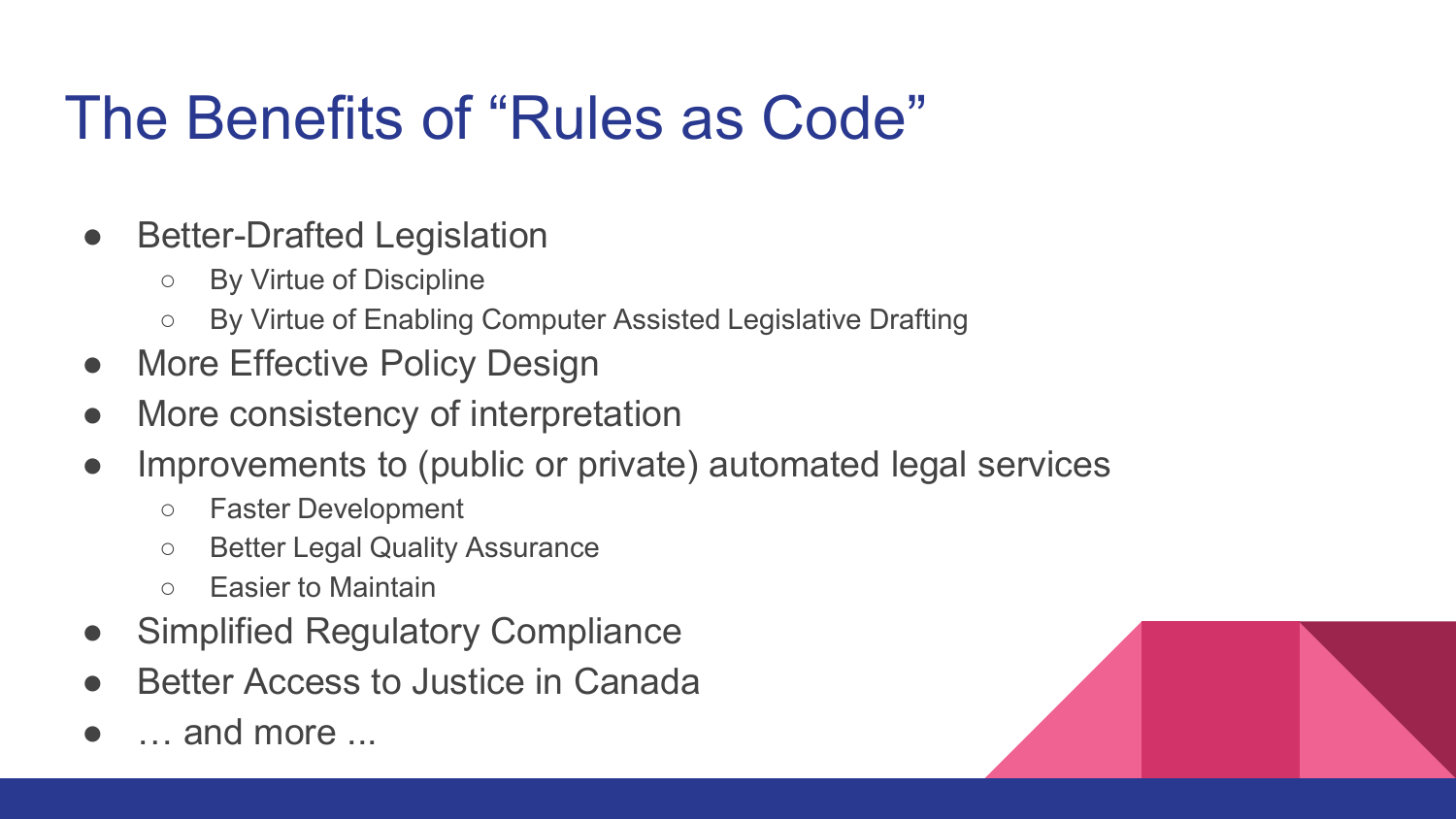

Rule return to Alberta 10 symptomatic overrides rule default no isolation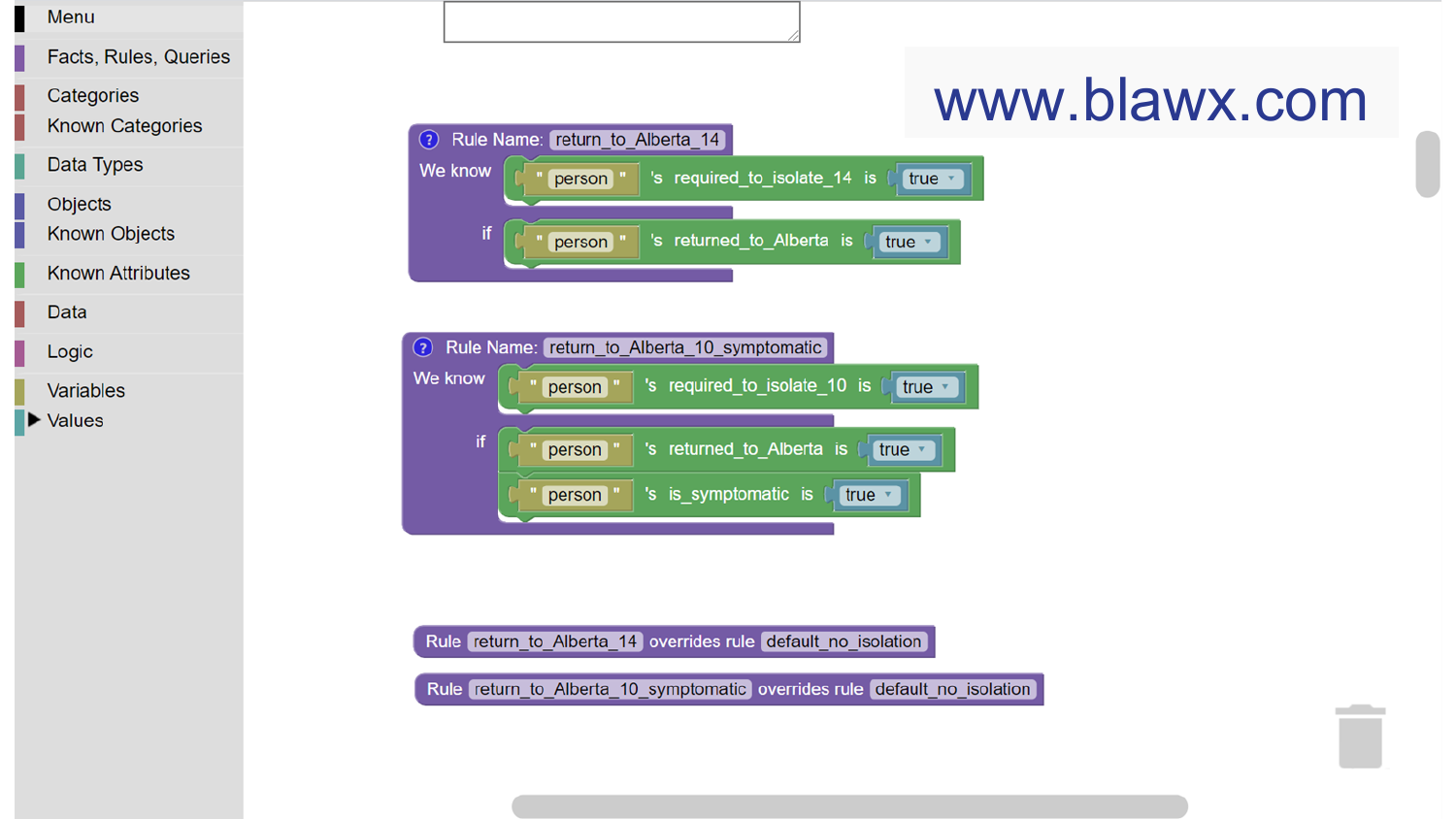### The Blawx Encoding Process

- 1. Define Your Ontology
- 2. Encode the Rules
- 3. Provide Facts and Ask Questions

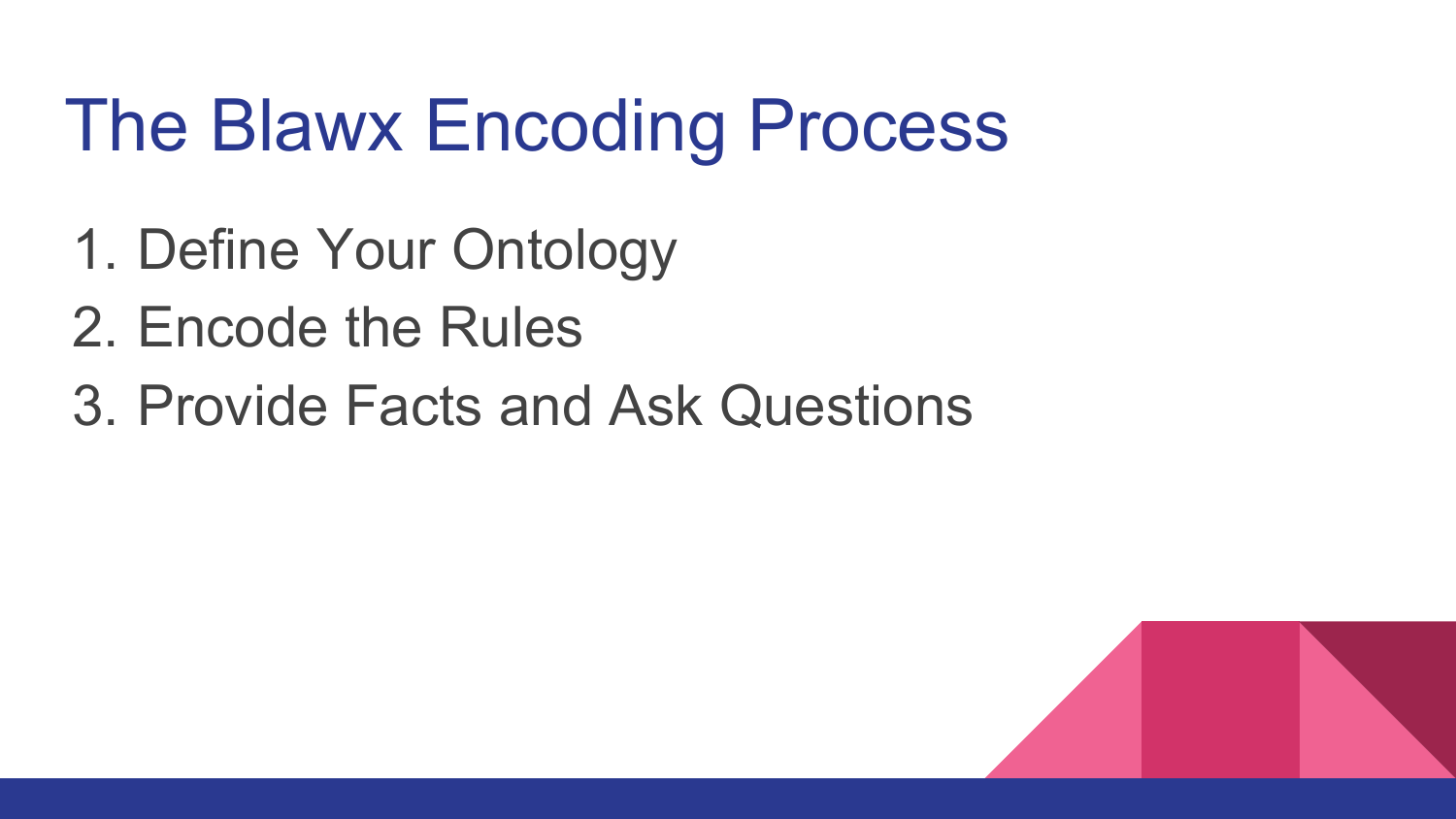### 1. Defining an Ontology

"...a person who has a negative test result…"

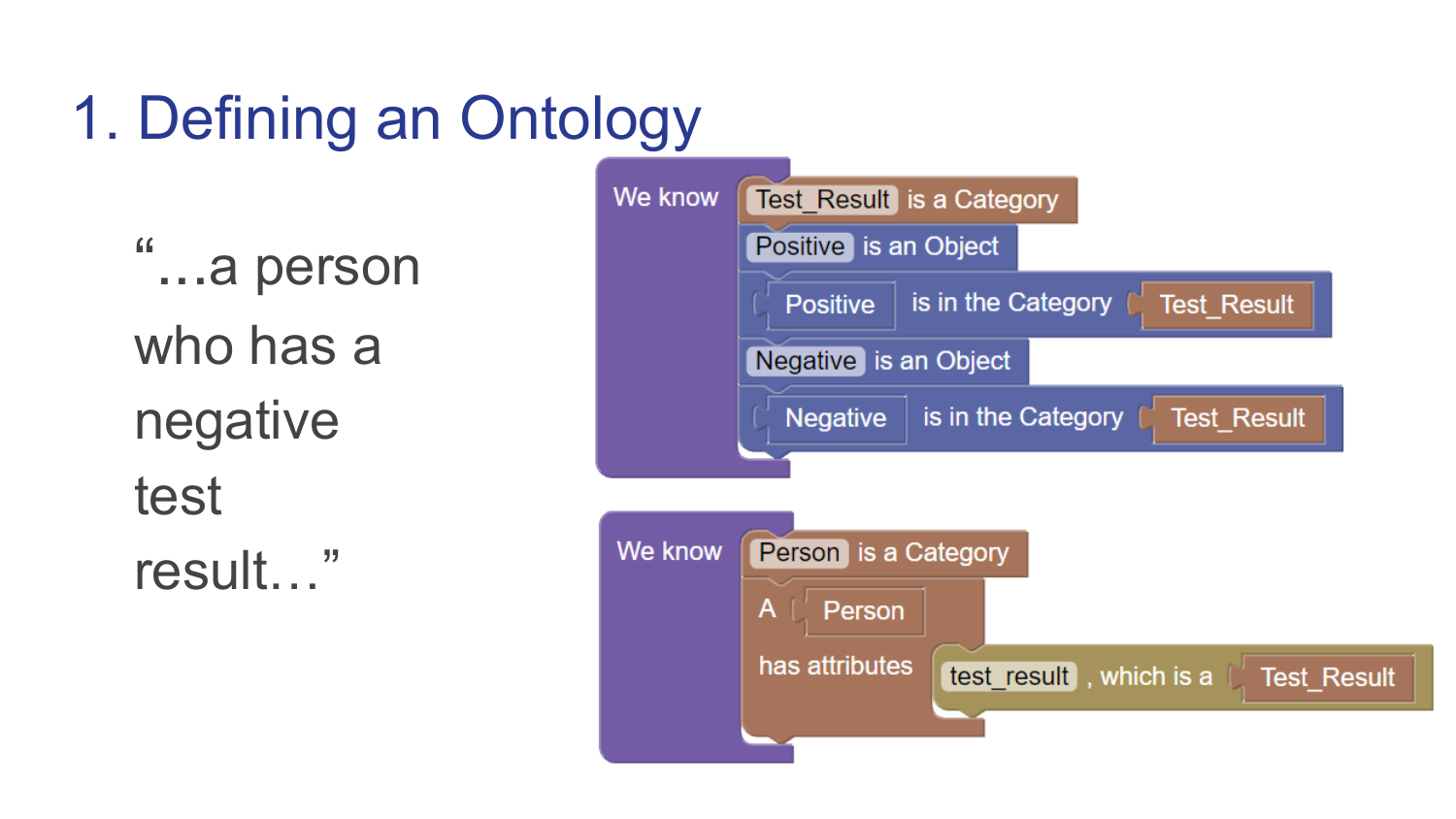#### 2. Encode the Rules

### " A person with a positive test result is required to isolate for 10 days."

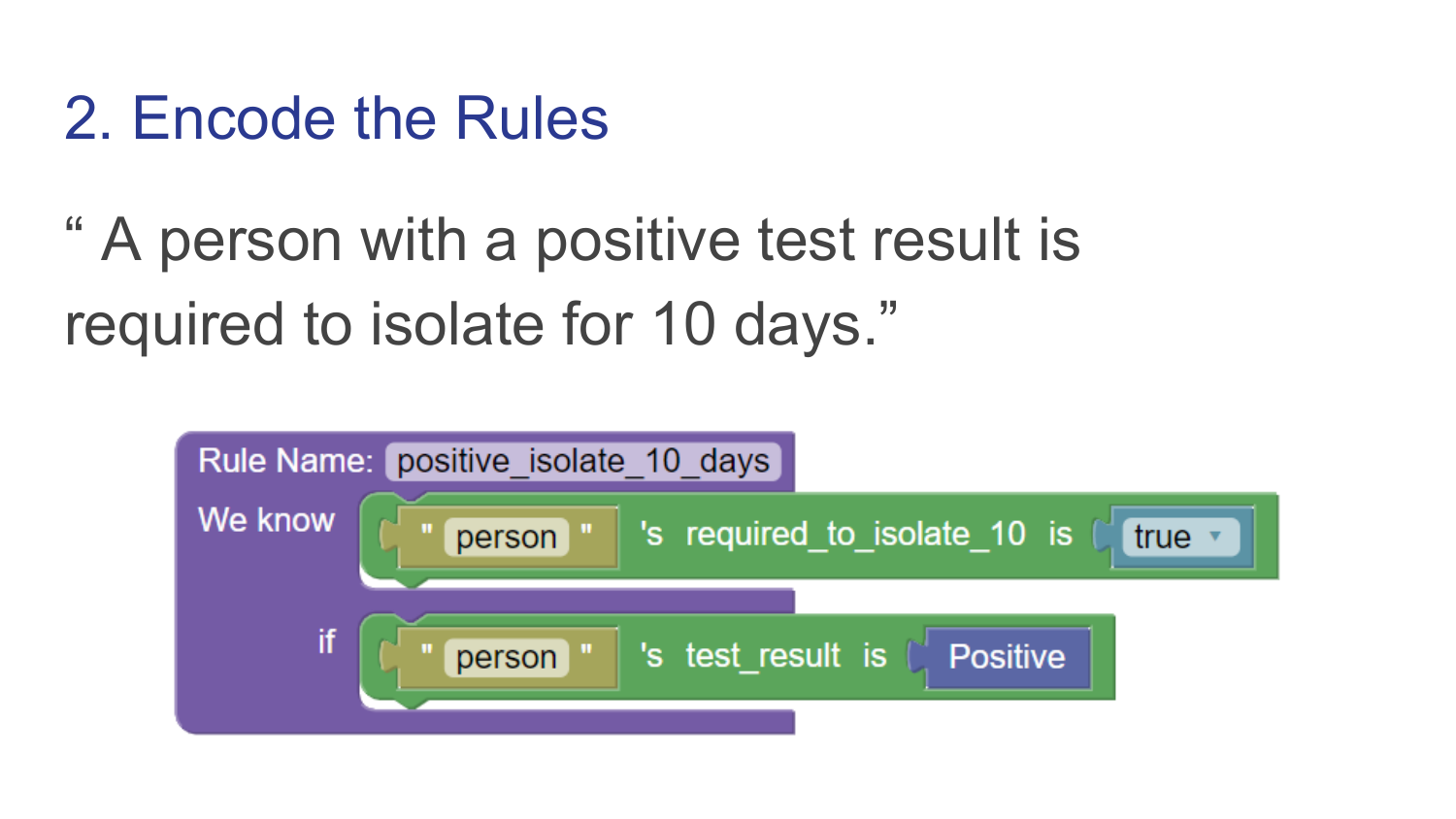#### 3. Provide Facts and Ask Question

"Who is required to isolate for 10 or 14 days?"

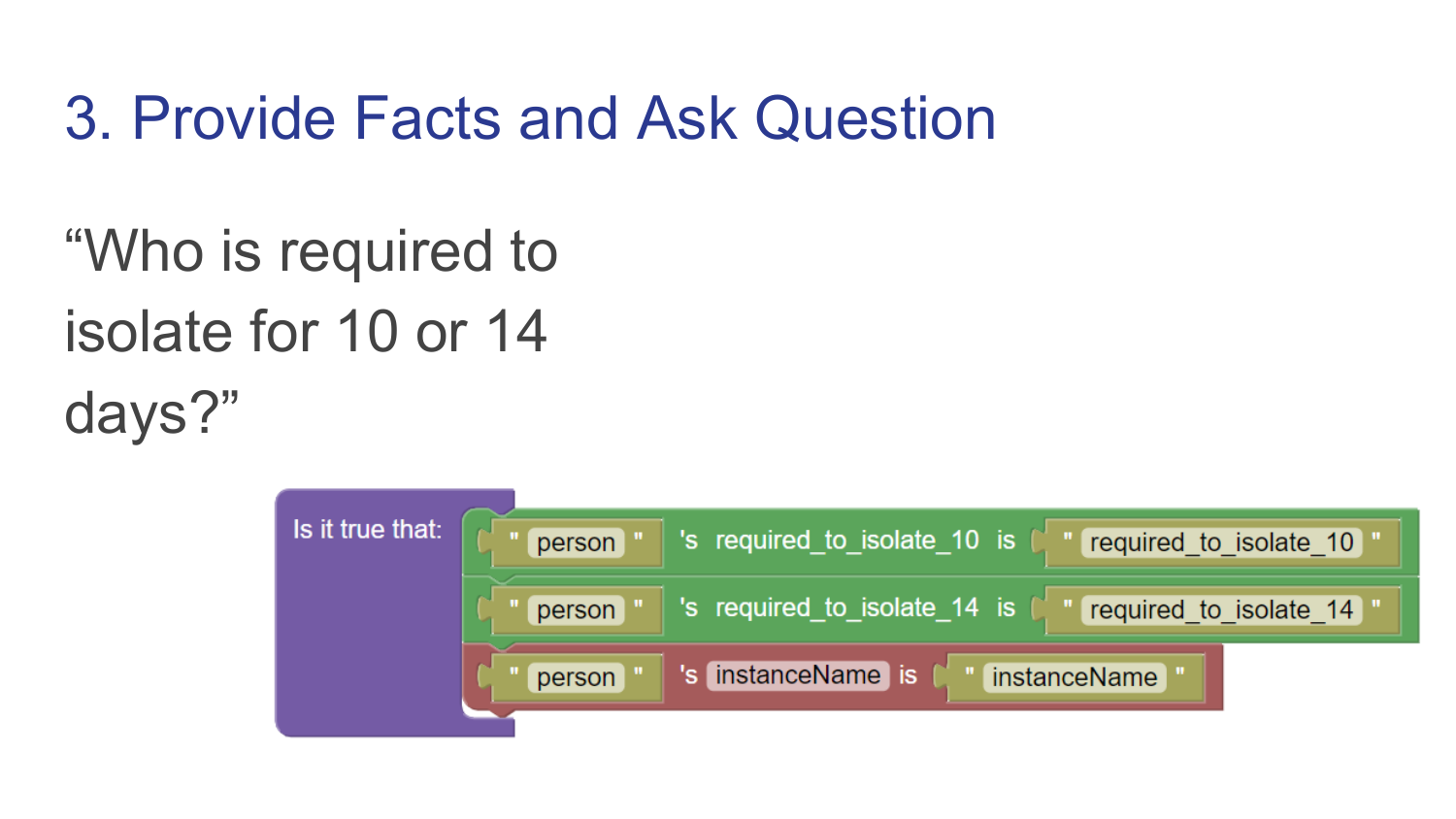### Docassemble Interview Demo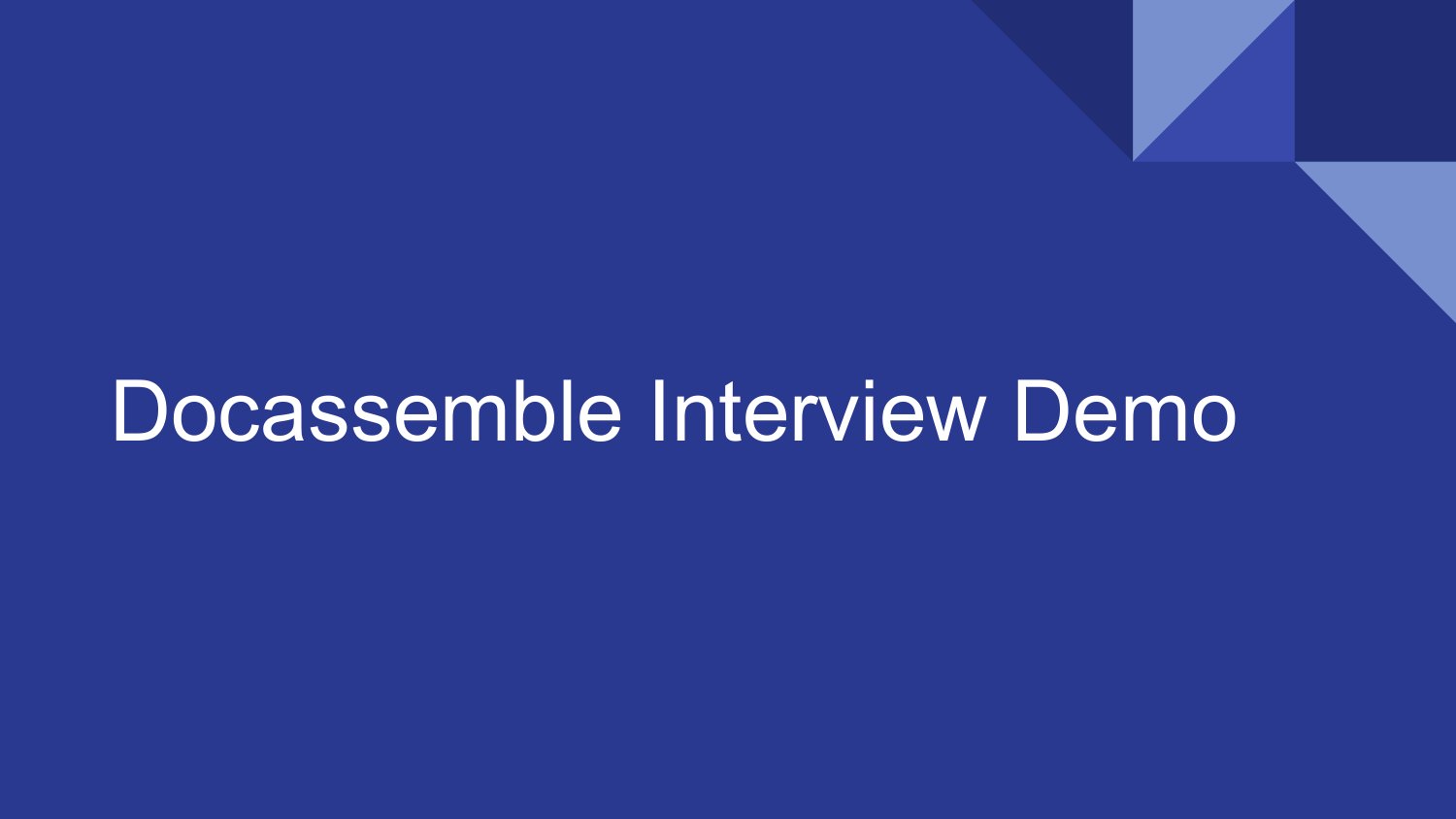## Live Blawx Demo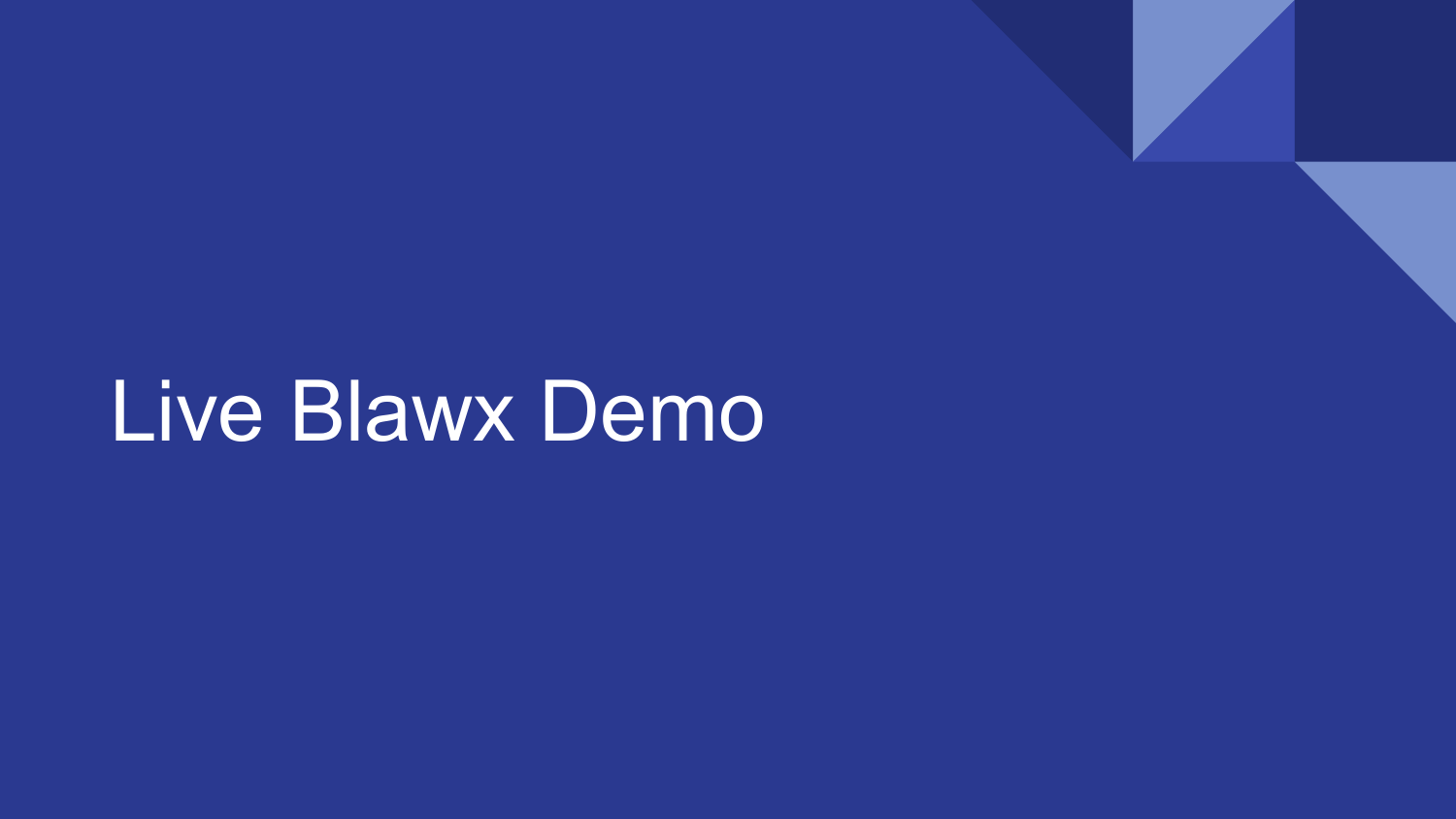#### Responses to Common Objections/Concerns

- Encoded Rules are not a Black Box. They are open, transparent, and auditable.
- Encoded Rules are not a third authoritative source of statutes. They are a detailed specification of the interpretation used by the government.
- Rules can still be as ambiguous and subjective as you need them to be. Encoded rules don't remove ambiguity, they just make it explicit.
- This isn't just for math, and taxes. Every law has some rules that can be usefully encoded. Some more than others.
- Everything, including the *status quo*, has risks. Pick the combination of risks and benefits you prefer.
- That it is not perfect does not mean it is not better.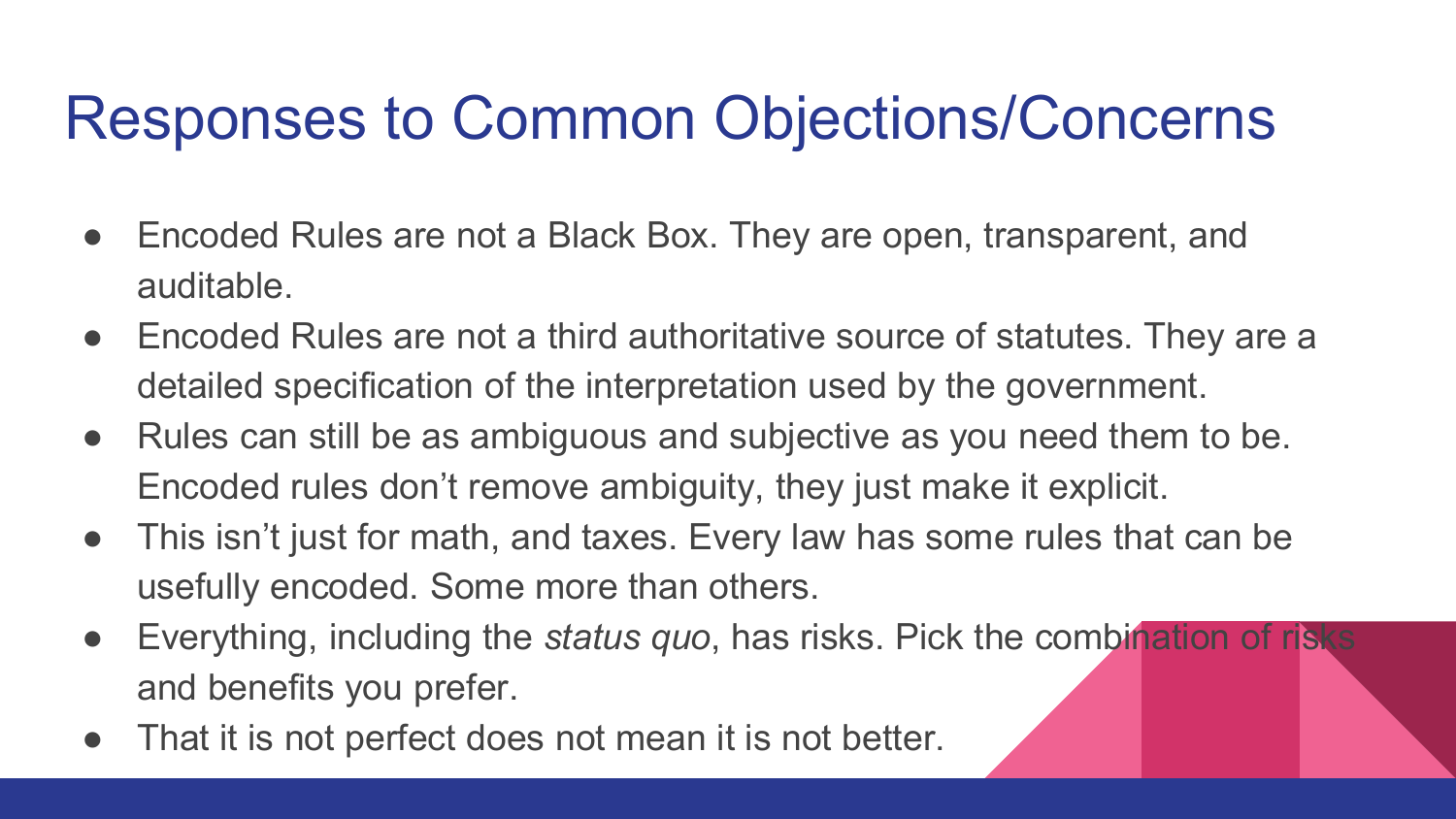# Legislative Drafters are the Key